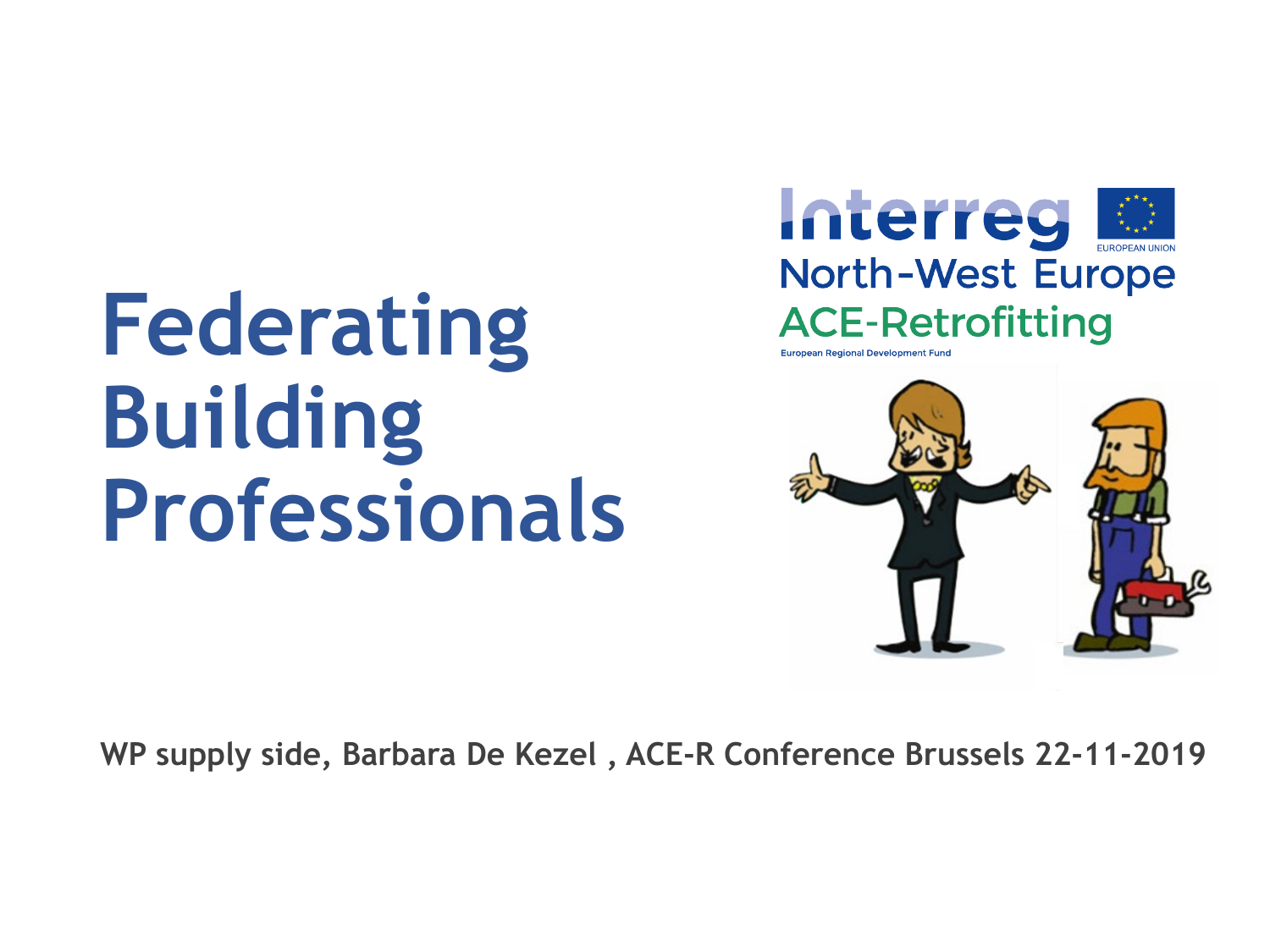#### **Interreg** I **Energy retrofitting in condominiums: North-West Europe A common challenge for EU countries ACE-Retrofitting**

A complex and unattractive market for building professionals

Long decisionmaking process to develop a renovation project



Many buildings constructed before 1980, with low energy efficiency

Financing engineering of a renovation project is complex

A key sector to reach cities' energy and climate targets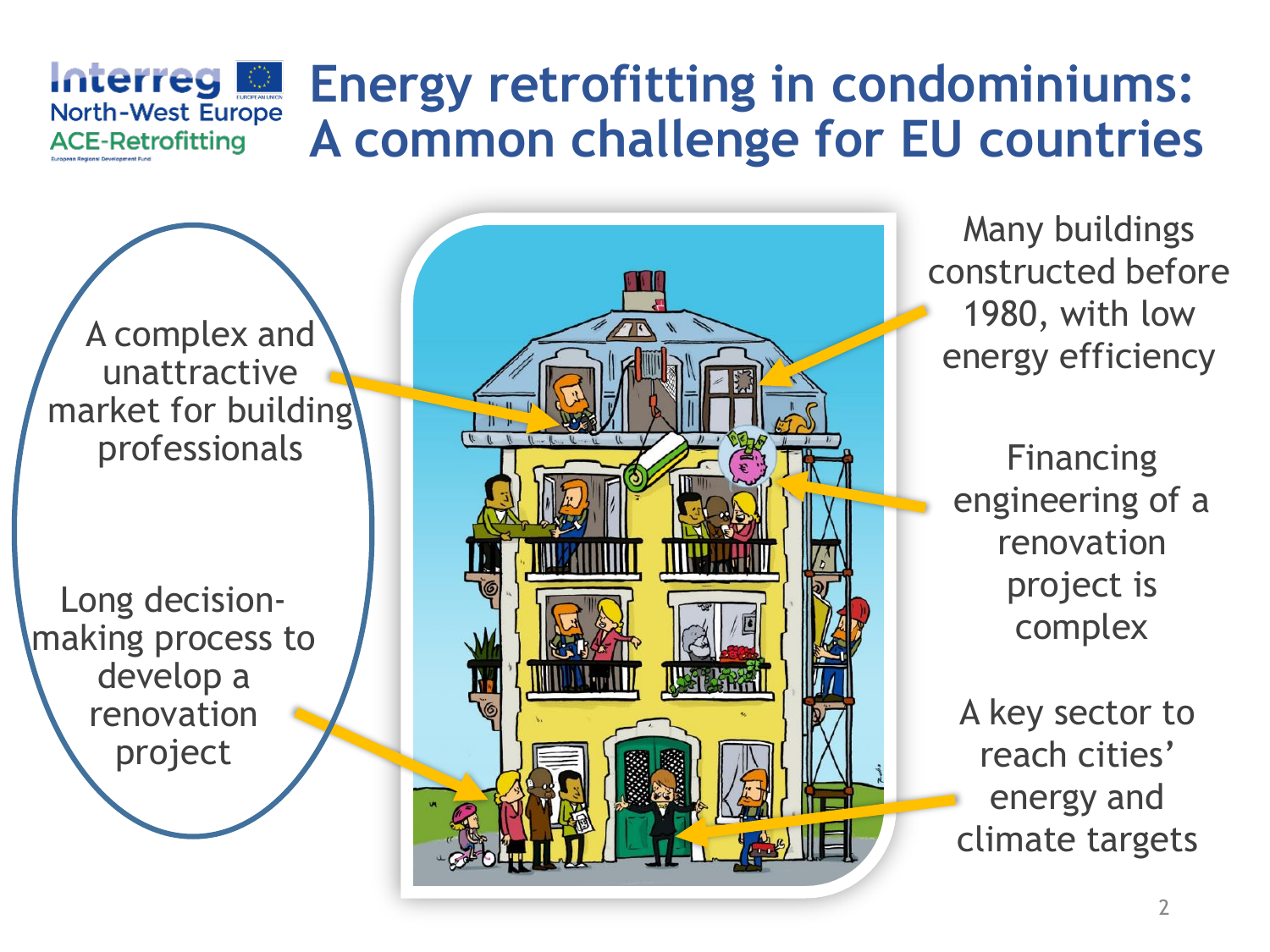

## **WP Supply Side: 4 actions**

| 1. Develop coaching<br>materials | • Needs Assessment<br>• Training module<br>• Model of Specifications |  |
|----------------------------------|----------------------------------------------------------------------|--|
| 2. Create networks of            | • Professionals Directory + Voluntary charter                        |  |
| building professionals           | • List of advisors                                                   |  |
| 3. Coach the                     | • Local training workshops                                           |  |
| supply side                      | • Local advisory service                                             |  |
| 4. Provide best                  | • Case studies to inspire                                            |  |
| practice examples                | • Leaflets on building professionals                                 |  |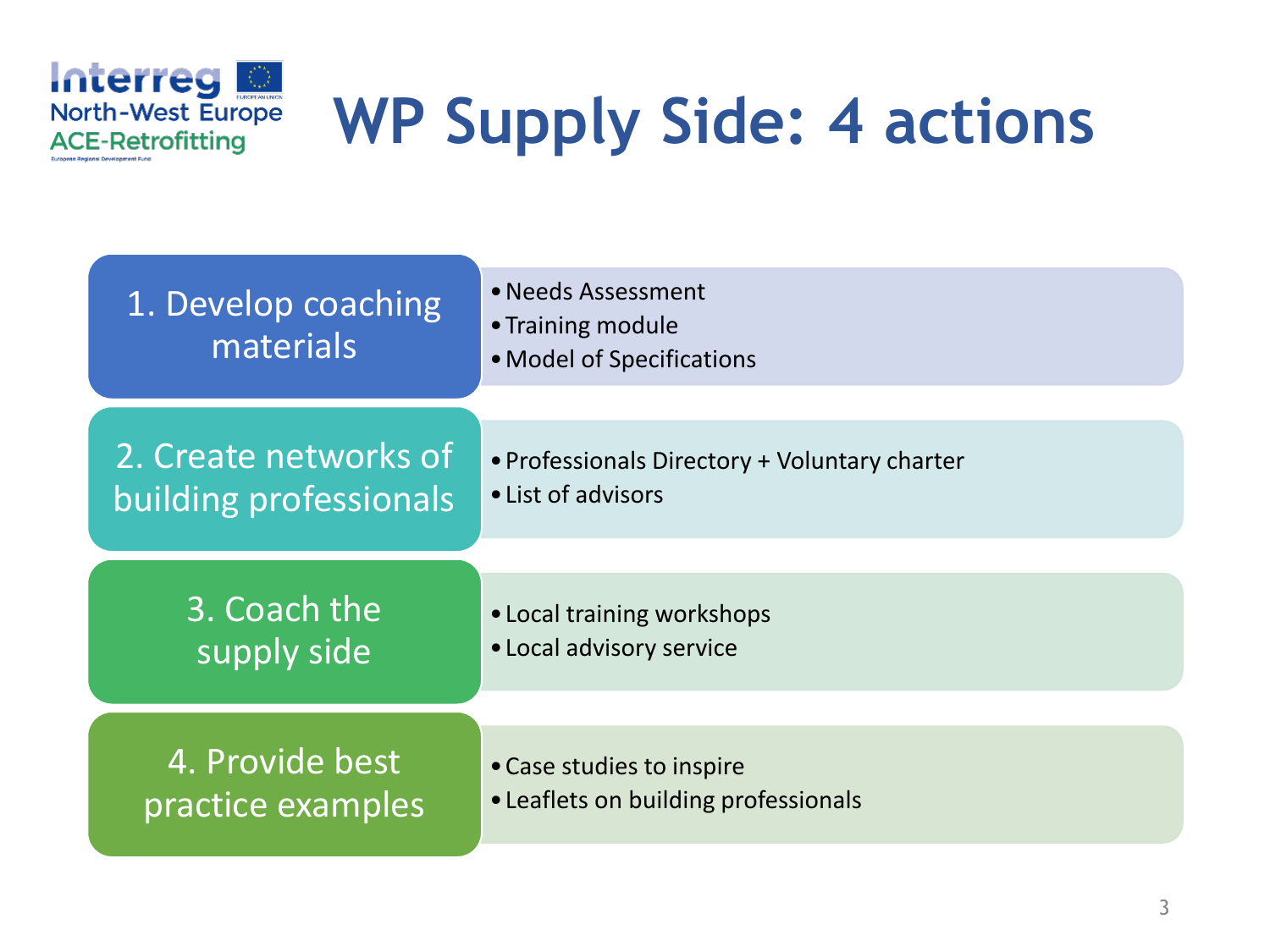

- Needs assessment of different sector federations involved in the renovation components
- Model of specification: Masterplan audit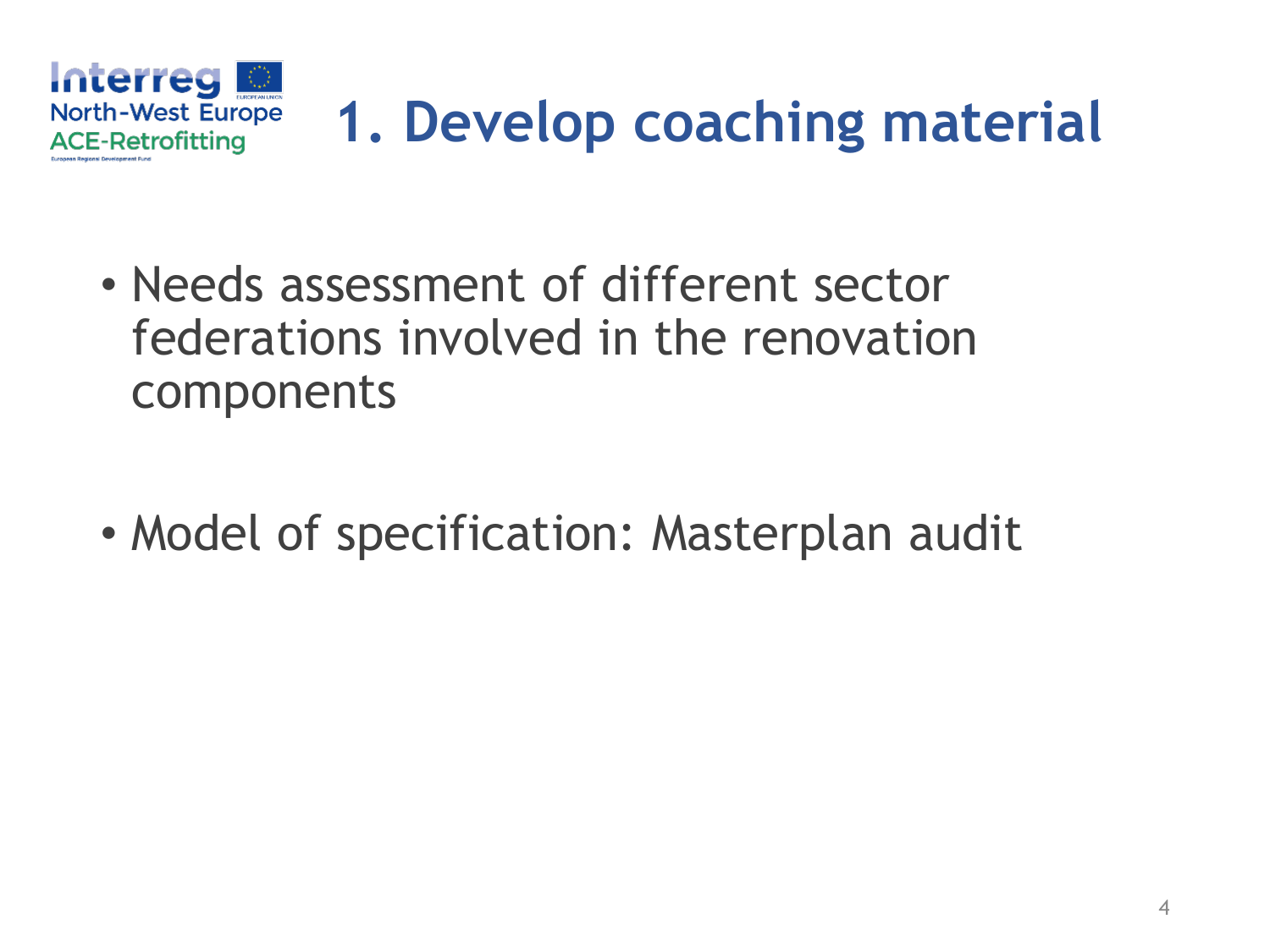

### **1. Developing coaching material**

| Renovation roadmap                           | BAU-scenario (EXX) | E90 | E60 |
|----------------------------------------------|--------------------|-----|-----|
| RENOVATION ROADMAP<br><b>Borner Address</b>  |                    |     |     |
| <b>Total investment cost</b>                 |                    |     |     |
| Yearly energy reduction                      |                    |     |     |
| <b>Total cost of ownership</b><br>(20 years) |                    |     |     |
| Property value                               |                    |     |     |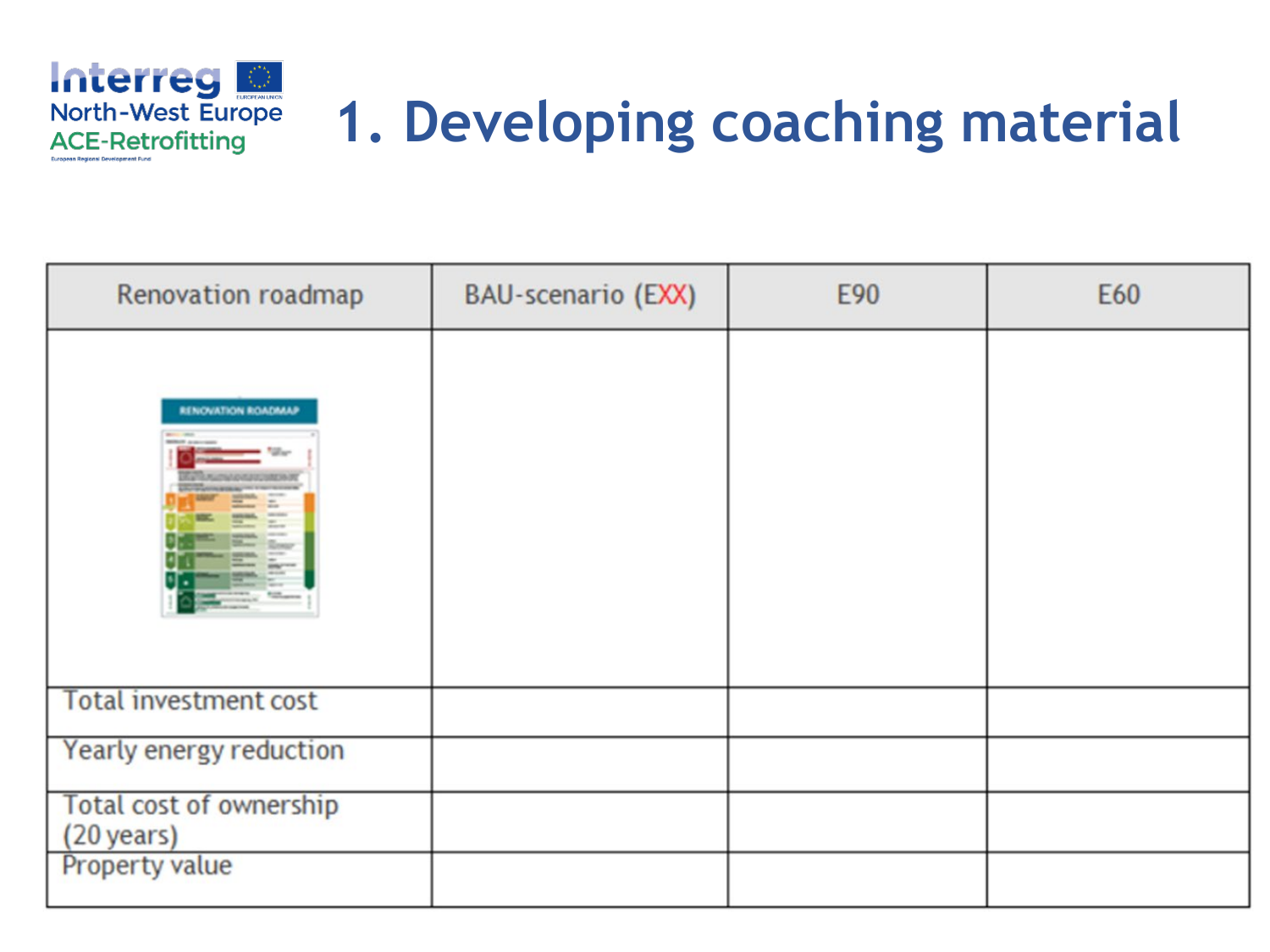

### **Interreg 2. Network of building professionals**

**Interreg** North-West Europe **ACE-Retrofitting** 

samen klimaatactief

### Charter

Versnellen van de Renovatie van Appartementsgebouwen

De stad Antwerpen vindt het belangrijk dat de vereniging van mede-eigenaars en syndici op cen cenvoudige wijze kwaliteitsvolle aannemers en bouworpfessionals vinden voor het uitvoeren van de renovatiewerken aan hun appartementsgebouw. Deze eisen immers een specifieke know-how!

Met het ondertekenen van dit charter, onderschrijft u als deelnemend bedrijf on:

- . binnen een redelijke termijn en zonder kosten aan te rekenen, te antwoorden op de door hen via het platform van Samen Klimaatactief toegestuurde prijs- of informatiesanvragen.
- · een gedetal leerde beschrijving van de uit te voeren (studie)werken en bijhorende prijzen te geven. \* de werken uit te voeren in lijn met de van toepassing zijnde wetgeving, normen en technische voorschriften
- · de nodige attesten af te leveren voor premiesanvragen.

Namens Somen Klimagtactief

Getekend: Jan Jacken

Namens decinemend bedrift

Digitaal goodgekeurd door het aanvinken van de OK-knop tijdens het aanbiedersregistratieproces op de website van Somen Kilmaatectief



Browse through the online platforms that **ACE partners developed** 

**+** Antwerp:

https://samenklimaatactief.be/ appartementsgebouwen

**+** Frankfurt:

www.sanierungswegweiser.info

- Liege: www.reno-copro.liege.be
- **Maastricht:** 
	- www.vveenergiebaliemaastricht.nl

6

**Parist** 

https://paris.coachcopro.com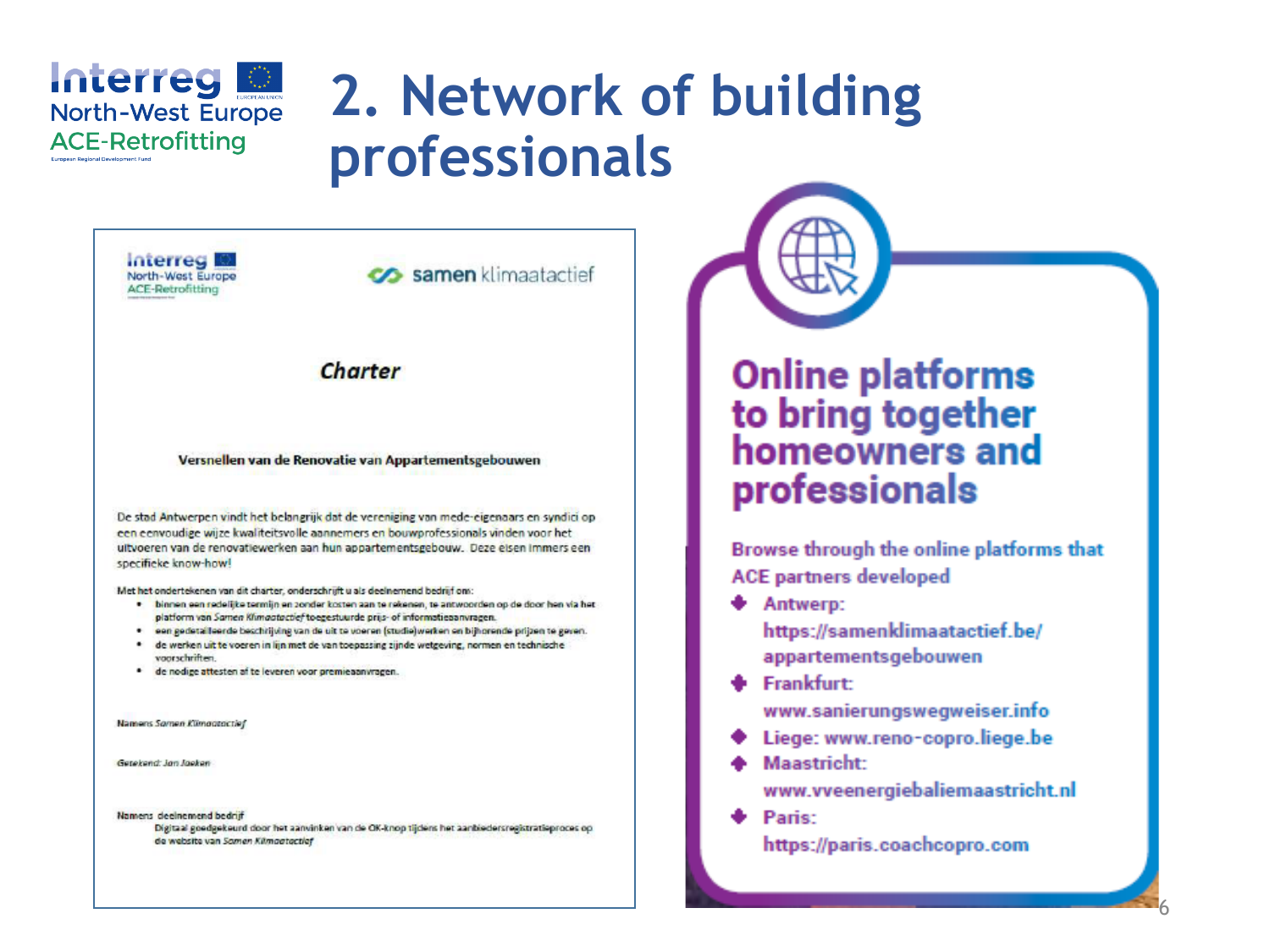

- Work together with sector federations (e.g. trustees and architects) and **(co-)organise workshops and trainings**
- **Local advisory service**: dedicated service will be available to building professionals to work with condominiums